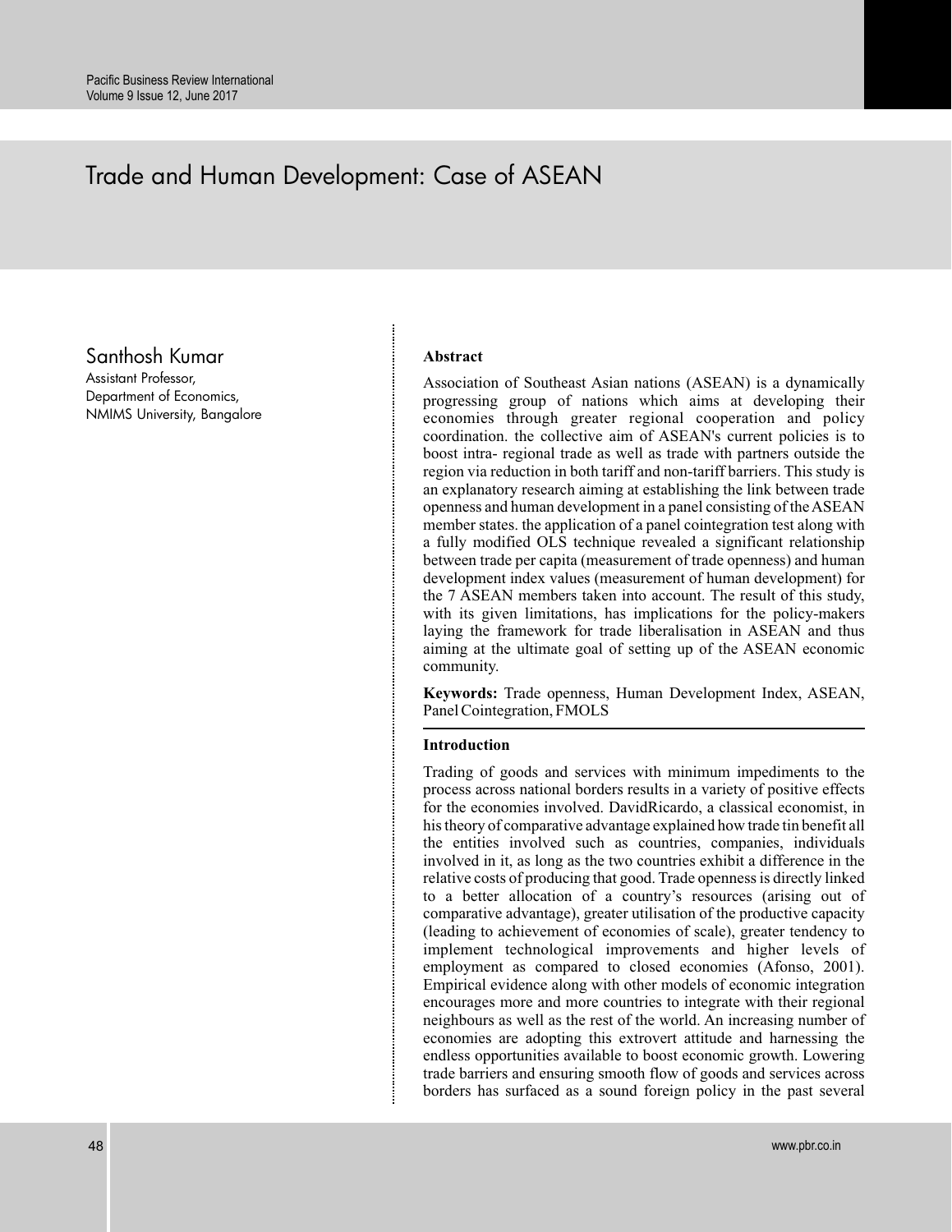decades. Preferential trade agreements, creation of free trade areas, customs union, and common market and finally an economic union are the common practices seen across the globe. NAFTA, European union, MERCOSUR, AFTA are the some significant integration specimens. There are several other nations with ongoing negotiations of formulating and implementing agreements on furthering economic integration amongst the concerned parties. Union of South American nations, pacific island countries trade agreement, economic community for central African states, euro-Mediterranean free trade area and Arab MAGHREB union are some of the proposed agreements. (World Trade Organization, 2013). Given this scenario of a rapidly globalising world, there is a need to look into the deep seated issues of effects of trade openness. notwithstanding the empirical evidence that minimum cross-border trade barriers have prominent positive effects on the economies and the various macroeconomic variables, the crucial question which must be deliberated upon is how trade has affected human well-being, especially in the developing countries. the need here is to analyse that whether trade effects go beyond parameters like GDP and employment growth to positively affect parameters of human well-being such as reduced income inequality, educational attainment, life expectancy and similar others. 'Globalisation has generated opportunities for developing countries that tin be seized and challenges that should be addressed to maximise development gains and minimise the attendant costs' (United Nations Conference on Trade and Development, 2008). This study attempts to study the impact of trade on countries' social developments as measured by the human development index in the ASEAN countries using a panel data analysis. ASEAN is a group of countries witnessing wide ranging trade liberalisation policies. The member states per se have varying levels of development and the region as a whole is accelerating its efforts to liberalise ASEAN's trade regimes. Although studies have been done to investigate the links between the degree of trade liberalisation and human development of a region, yet none of them specifically deal with the 10ASEAN member states. This study is relevant especially as these Southeast ASIANs nations are moving more rapidly than ever towards the formation of theAEC i.e. theASEAN economic community, which is an envisaged goal of a single market with free movement of goods and services within the region.

# **Theoretical framework**

There was much need for the analysis of the significance of trade from the perspective of human development in a region which is witnessing the catalytic power of free trade policies. one of the most popular arguments adhering to conventional wisdom are those regarding the widespread benefits of trade for those countries which are strategically placing their interests to reap gains in a globalized world. These tin be found in the works of Adam smith in his famous

'wealth of nations' and DavidRicardo's 'theory of comparative advantage' in 'on the principles of economy and taxation'. These form a pioneer as well as a backbone for the framework of trade policies. Smithhailed the significance of division of labour as the driver of competitiveness of goods and like Ricardo advocated a free trade regime. Ricardo criticized the mercantilists and claimed that there are ways in which both the parties to the trading agreement tin mutually benefit. Following this there were endowment theories of trade by Heckscher-ohlin and later Samuelson. The new trade theory also brought into the picture the effects of economies of scale on trade patterns. theoretical as well as empirical evidence report benefits of trade which include transfer of technology, optimum resource-use due to low costs, cultural induction, efficiency in production and other wind- autumn gains such as infrastructure development, transfer of superior skills and human capital from other countries, etc. however, the theoretical framework for trade and development was developed primarily by arguments posed against trade. a neo-Marxist approach was used by Emmanuel to depict the inequality in trade deals and led to expropriations of productivity gains from the developing countries to the developed countries. (Emmanuel, 1972) trade liberalisation gained a new dimension since 1948 with the setting up of GATT and since 1995, with the inception of WTO. Globalisation tin be understood by two arguments which form two different ends of the spectrum. One school of thought is the neoliberal school and the other the hegemonic school. As (Simplice, 2012) describes, the neoliberal framework advocates globalisation as a driver of innovation, foreign investments and prosperity. The second school hails globalisation as a hegemonic project, orchestrated by international financial institutions, developed countries to facilitate capital accumulation in a milieu of free trade regimes. (Simplice, 2012) The conceptual framework for the links between globalization and human development can be explored through various channels. (Simplice, 2012). UNDP in its Asia Pacific Human Development Report of 2006 provided a conceptual framework of the channels between trade and human development. According to the report, trade has implications for both labour and capital in a region. Influx of new technologies may create inequality in a developing region. (UNDP , 2006) It also states that the public authorities can harness the benefits if trade and minimize its harmful effects through appropriate policy framework. Rising incomes, new products generate higher living standards and this channel must be tapped to boost human development.

# **TheASEAN Economy**

Southeast Asia is a mosaic of nations, each characterized with a unique culture, economy and polity. The region covers an area of approximately 4.5 million square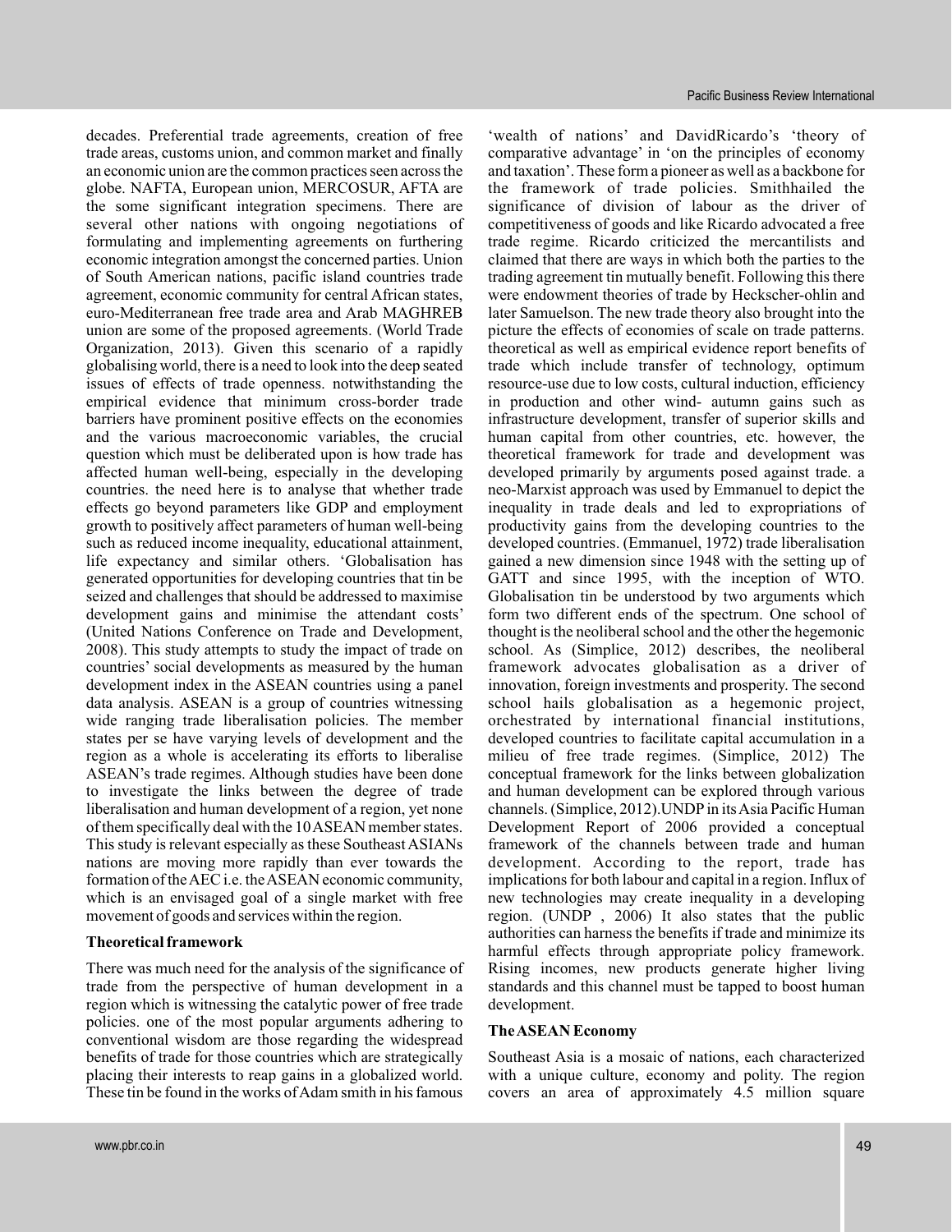kilometres supporting a population of around 600 million people, which is roughly 8.8% of the total world population. The economies of the Southeast Asian nations have their own idiosyncrasies.All the nations of this region are a part of ASEAN except for East Timor. ASEAN stands for Association of Southeast Asian Nations and includes Indonesia, Malaysia, Singapore, Philippines, Thailand, Myanmar, Cambodia, Brunei, Laos and Vietnam. On one hand, Singapore is a developed economy with a GDP of 274.7 billion USD whereas on the other, the Laos economy is one of the least developed with a GDP of 9.299 billion USD as of 2012 (ASEAN Secratariat, 2012). 'ASEAN Member states range from international financial hubs to agrarian societies, with income levels stretching from one end of the global scale to the other. Largely, geographical and climatic factors lend themselves to the nature of economies in the region. It is located between China and India and forms a part of the major sea routes connecting Europe and the Middle East with Asia and the Southern Hemisphere countries, i.e.,Australia and New Zealand. The climate is mainly tropical, hot and humid all year round with plenty of rainfall. This feature largely supports the extensive agricultural activities of the region, with rice and rubber being the primary export products. Tourism is another major component which has influenced the economic growth of this region, especially for Cambodia which is one of the most ancient seats of Hinduism. Industrialization is going on at a rapid pace in the region, with each country trying to boost its industrial sectors to ensure rapid economic progress. The region's common economic interests and the zeal to pursue developmental activities by harnessing the common regional resources led to the formation of the ASEAN on 8th August, 1967. At that time, the initial members were Indonesia, Malaysia, Philippines, Singapore and Thailand. Brunei joined in 1984 followed by Vietnam in 1994. Three years later, Laos and Myanmar joined and finally Cambodia in 1999.

ASEAN's main objectives were political and economic cooperation and regional stability. Reduction of tariff was regarded as the first step to increase trade and strengthen economic ties (Yong, 2011). ASEAN created its first preferential trading arrangement in 1977. Various events spurred ASEAN's tendency to consult and cooperate. 'The perceived common threat rallied the ASEAN countries into joint actions to secure peace and stability, from which economic prosperity was derived'. One such event in particular was the Asian Financial Crisis of 1997-98 which made the member countries realize the significance of policy co-ordination. Thus started the extensive negotiations of the ASEAN Free Trade Agreement, initiatives for  $ASEAN + 3$  (which includes the ASEAN-10 along with PRC, Japan and Republic of Korea, the ASEAN Regional Forum and the East Asia Summit. However, the process of regionalism in the case of ASEAN was not inward-looking. ASEAN economic integration is

characterized by open regionalism because it's most important trade partners lie outside the region. Intra-ASEAN trade grew from 121 billion USD in 1998 to 598 billion USD in 2011. Extra-ASEAN trade grew from 455 billion USD to 1,790 billion USD between 1998 and 2011. The total trade thus grew from 576 billion USD to 2,389 billion USD between the same time span (ASEAN Secratariat, 2012).

Percentage growth in total trade of ASEAN was 110% between 1998 and 2011, with 28% increase in intra-ASEAN trade and an 82% growth in Extra-ASEAN trade. The following chart gives depicts the trends in ASEAN trade. (ASEAN Secratariat, 2012). With the ongoing negotiations of more bilateral trade agreements and implementation of the negotiated ones, ASEAN's total trade is bound to increase in the coming years. The other FTAs include the ASEAN-China Free Trade Area, ASEAN-Japan Comprehensive Economic Partnership, ASEAN-Korea FTA, ASEAN-India FTA and the ASEAN-Australia-New Zealand FTA (AANZFTA). 'These FTAs added a new dimension to the ASEAN-centric mechanisms in the region and buttressed the role of ASEAN as a hub for multilateral engagement and open regionalism'. However, the AFTA was not considered a comprehensive mechanism to achieve deeper economic and policy integration. Emerging economies of India and China along with those of Latin America emerged as attractive places for foreign investors and thus appeared as a threat to ASEAN's economic competitiveness.ASEAN leaders feared being marginalized in the globalized world. There is the realisation that stimulus for future growth in the region has to come from within, given the trend of formation of regional trading blocs in rest of the world. Against this backdrop, ASEAN leaders devised the idea of forming the ASEAN Economic Community, which envisages turning the area into a single market and production base with high economic competitiveness in order to revitalize the region's vast economic potential. It would be a region fully integrated with the global economy and also of equitable economic development (ASEAN Secratariat, 2011).

#### **Trade Volume, HDIand Growth inASEAN**

Trade has grown for each of the member countries as well. The following tables summarize the essence of trade dynamism and economic growth in ASEAN as it tries to integrate with the rapidly globalizing world. The tables give the value of exports and imports of merchandise goods for each country in USD between 2000 and 2012. Evidently, both exports and imports of each country have witnessed more than a 100% increase apart from those of Philippines. This exponential growth in trade volumes of ASEAN is an illustration of the dynamic process of trade liberalization going on in the region. The image below extracted from the ASEAN Secretariat Database shows GDP in Purchasing Power Parity Terms along with the rate of change of GDP as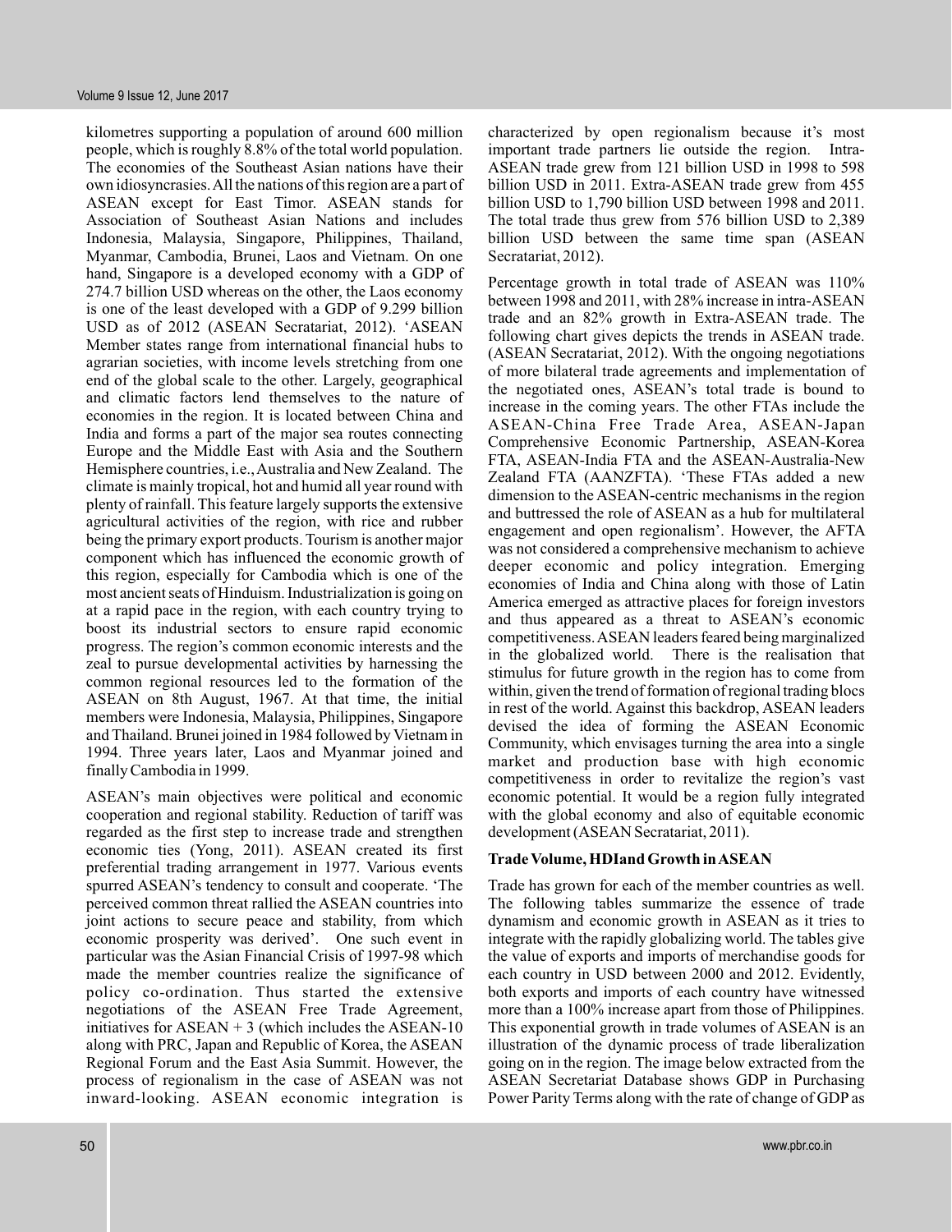of 2012. (ASEAN Secratariat, 2012). The above data gives a clear picture of the growth in the trade volumes and GDP of ASEAN and act as a definite indicator of the efforts towards integration. Several studies have been conducted to analyse the effects of trade liberalization and give an outline of the pros and cons involved. Many researchers have focussed on analysing the future of AEC and the possible benefits it may reap for the region. Michael Plummer and Chia Siow Yue give a comprehensive analysis of the effects of the creation of such a single market. Their analysis concludes that AEC will obviously expand ASEAN's trade, result in efficient production chains in the region, enhance macroeconomic stability arising out of policy coordination and also make the area attractive for foreign investors. Infrastructure development to support AEC will help in the narrowing of the development gap between the member countries. It will also have its own spill-over effects thus influencing numerous variables positively, namely those of employment and industrial productivity. (Plummer & Siow, 2009). Another study examines the effect of AEC on intra ASEAN trade and concludes that trade creation would occur among the five ASEAN members, i.e. Indonesia, Malaysia, Philippines, Singapore and Thailand. It reasonably deduces that the formation of AEC will help the region in developing international trading mechanisms which will cater to its needs in a better way.A study by Deutsche Bank throws light on the effects of the same on the regional variables such as exports, job opportunities, inflation, capital and labour movements and others. It concludes that job creation will be stronger in low-wage countries due to high demand for educated workers in those countries. Another component which stands to benefit is that of the financial institutions. Its formation will bring more business to the financial institutions. (Hansakul, 2013) 'The formation of an Asian Economic Community (AEC) will also help the region to play a more effective role in shaping a world trading and financial system that is more responsive to its needs.' 'The bottom line is that ASEAN as a single unit has a much better chance of achieving prosperity and improving the standard of living of its people than as ten separate states.' There is no space for reasonable doubt about the positive effect trade liberalization will have on the various macroeconomic indicators gauging the economic wealth of the region. However, there is a need to look into the deeper issues here. The questions which must be brought up to explore this issue would be:What exactly is the final desirable outcome policy making regarding trade wants to achieve? With most of the studies establishing the benefits of trade, it is indeed of crucial significance to analyse as to how human development of the region would be affected in the given scenario of trade liberalization. The growing trade in goods and services along with increased investment flows into the region continue to spur the process of trade liberalization both within ASEAN and outside ASEAN with other

partners. ASEAN is home to a range of diverse economies ranging from the CLMV group (with low levels of development) to the industrialized economies of Singapore and Malaysia. The human development in ASEAN is thus a contrast of sorts. As of 2012, the CLMV countries reported an average of 0.54 HDI value. On the other hand, the other 6 nations reported an average of 0.748. (UNDP, 2013). Human Development Index values for the ASEAN members is just one dimension of the picture. Various areas in this region still experience widespread poverty, inequality arising out of a variety of reasons. Political instability, especially in Cambodia has been a major factor leading to poor living standards and unstable employment patterns amongst its population. Myanmar is classified as a Low Income country by the World Bank and experiences serious financial problems. Although Myanmar is endowed with natural resources and human capital, the country lags behind due to the inability and the reluctance to adopt to market mechanisms. In reality, it has missed out on the economic boom in Southeast Asia and relies primarily on foreign aid which is given in the form of humanitarian aid. Backwardness looms large here, with poor public utilities facilitation, lack of infrastructure development and minimal industrialization. Laos and Vietnam too experience the same situation but they do receive high amounts of foreign aid and are major trading partners with various countries. All in all, human development levels are poor, especially in the CLMV countries which are now on the verge of full-fledged trade liberalization. The average tariff rates on imports in the CLMV countries has been brought down from 7.51% to 1.69% in the time period of 2000 to 2012 and given the recent inception of the ASEAN Economic Community, the tariff rates would be brought down to almost zero. This would obviously result in loss of revenue for the respective governments, along with skewed income distribution in the CLMV nations if 'inclusive development' is not given a priority. Policy makers voice their opinions daily on various forums expressing the need for ASEAN to stress upon a strategy to ensure comprehensive development in the region in the wake of trade liberalization via AEC. Thus, given this background, it is deemed necessary to analyse as to how co integrated trade and human development actually are in the case ofASEAN.

#### **Review of Literature**

Numerous studies have been conducted to investigate the impact trade volume, tariff reduction have on economic growth rates, employment generation, etc. for a nation or a group of nations like the EU. However, in contrast to this, only a handful of studies have been conducted to study the impact trade openness has on human development in particular for a given region or country. Various studies explore the relationship between openness and growth by performing a regression to draw inferences. This area is one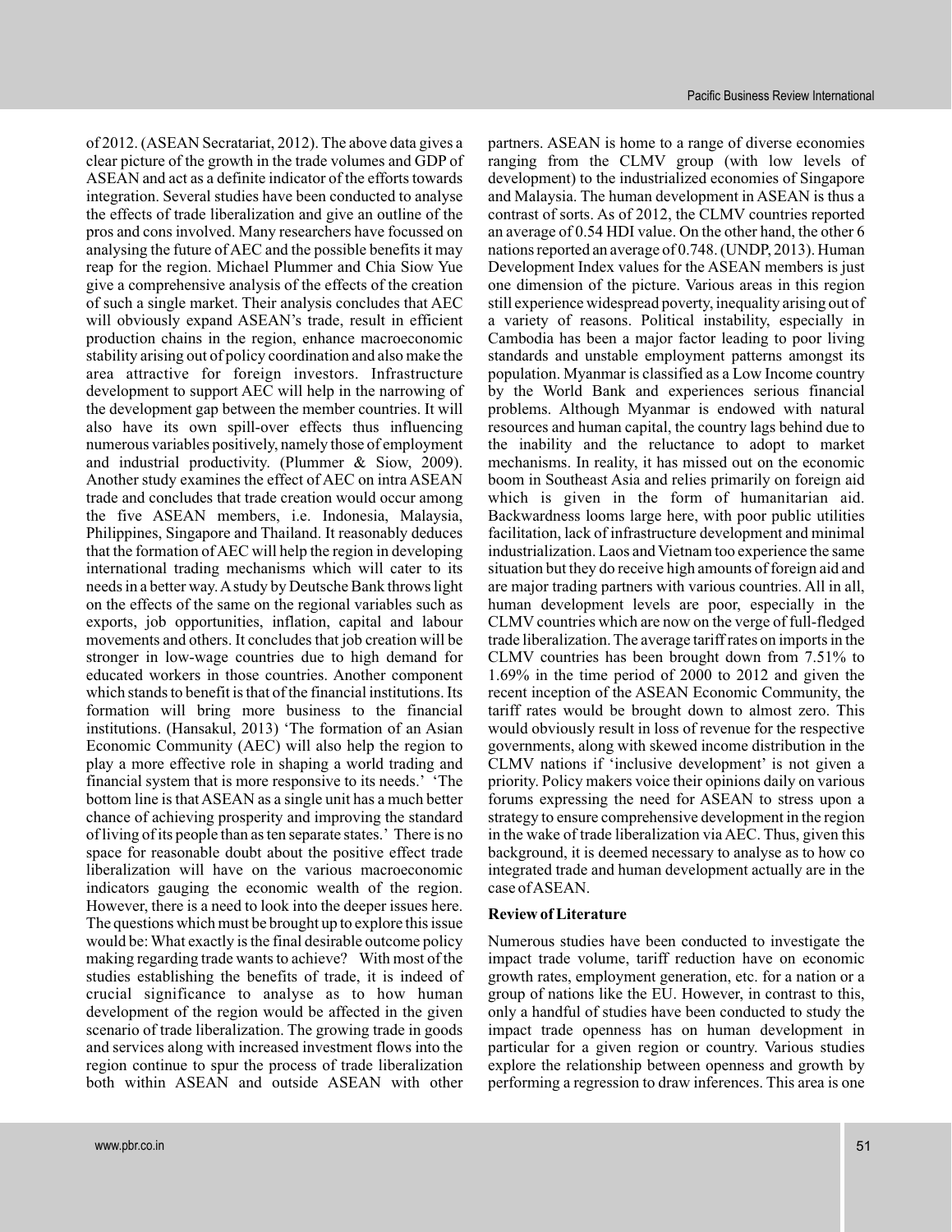of the most thoroughly analysed areas in the field of international trade. The studies conducted in this area primarily base their empirical framework on the argument that trade, specifically free trade has wide ranging effects on the macroeconomic variables of a country. Most studies in this filed do support the theoretical argument that trade has a positive influence on growth of a nation. A study for OECD and NBER countries for the 1960s and 1970s concludes that trade leads to higher growth rates which are sustainable over a given time period (Srinivasan & Bhagwati, 1999) .These invariably conclude that trade openness has a significant impact on per capita growth of nations. (See (Irwin & Tervio, 2000)(Dollar & Kraay, 2002)(Barro & Lee, 1994)). One study employs OLS estimation along with IV on a cross section of countries in 1985 to study the effect trade has upon income and growth of a country owing to its geographical factors. They conclude that trade positively influences the income of a nation as well as boost the productivity of the resources it is endowed with. This also results in accelerated GDP Growth for the nation. (Frankel & Romer, 1999). Another such study used a robust regression technique to analyse the link between trade openness and economic performance for 93 countries. Economic performance was operationalized using Total Factor Productivity growth of the countries. The study concludes that free trade policies positively influence TFP growth over a long period of time. (Edwards, 1997)Another study uses correlation technique to study the links between trade openness and growth. Trade openness is measured by a wide spectrum of variables. The results indicate that both the concerned variables are positively correlated for the panel concerned. (Harrison, 1996). The study concludes that there is a long run cointegrating relationship along with a positive causal relationship from openness to growth as well as from growth to openness. The study also concludes that those economies which are witnessing numerous adjustments in the short run are adversely affected by trade openness. (Gries & Redlin). One argument presented is that all the economies which have a greater degree of trade openness have better capabilities to absorb and adopt the innovations and the global technologies. (Barro & Sala-i-Martin, 1995).

A few selected studies focus on the effects of trade on HDI with most of them using panel data analysis with trade volume as the independent variable and HDI which measures the living standards as the dependent variable. Hence, the analysis encompasses multiple countries over a given time period. Certain studies conclude that trade openness as measured by per capita trade evidently has a positive effect on human development of nations as measured by the HDI. (See (Davies & Quinlivan, 2006), (Kabadayi, 2013), (Nourzad & Powell, 2003), (Simplice, 2012), (Eusufzai, 1996)).Davies and Quinlivan (2006) study the impact of per-capita trade on the Human

Development Index of 154 countries over the time period of 1975 to 2002. They pitch for the argument that the relationship between trade and human development follows a lag pattern. Trade directly affects income, which will in turn positively affect the literacy and the health standards of the people in the future. Also, trade liberalization of a nation exposes its people to a whole new range of goods (especially health-related goods), ideas and leads to "cross-cultural fertilization" over time. They employ the Generalized Method of Moments (GMM) to study this relationship between trade per capita (proxy variable for trade openness) and HDI (measure of human development). Through this analysis, they demonstrate that there indeed is a significant positive relationship between improvements in social welfare and increased per capita trade. Burhan Kabadayi (2013) uses panel data analysis to analyse the effects of trade openness on the living standards of medium-high income level countries for the time period 1995-2010. It is a case study on a selected number of 30 developing countries. He argues along the same lines of Davies and Quinlivan. Other control variables such as GDP per capita growth rates, health expenditure and the number of scientific and technical journal articles were also used. Fixed effect panel data analysis was applied as it focused on a fixed set of countries. The results indicated a positive relationship between the dependent and the independent variables. Nourzad and Powell (2003) examine the way the three entities: trade openness, economic growth and human development interact with each other. They use a panel of 47 developing countries for the time period 1969 to 1990. The aim of this study is to establish whether trade openness directly affects the living standards or not when the indirect effect of openness on growth is controlled. They use a two- equation simultaneous-equations model of development and growth. They conclude that trade openness has a positive impact on growth as well as development. Simplice (2012) not only assesses the impact of trade liberalization on development but also that of financial globalization on human development. Thus, explores empirically the neoliberal stand on trade and the hegemony thesis regarding financial globalization. The study specifically focusses on 52 African countries using data for the years 1996 to 2010. Human development is measured using the Inequality-adjusted HDI to cover for the shortcoming in the previous index. Trade volume is the proxy for economic globalization while FDI and private capital flows are the proxy variables for financial globalization. The study employs a Two-Stage-Least Squares Instrumental Variable methodology. The findings confirm the positive link between trade and development but a negative one between financial globalization and human development. Zaki Eusufzai (1996) examines the relationship between trade openness and development for a specific set of developing countries. He uses both HDI and distribution adjusted HDI. Along with this, he uses two other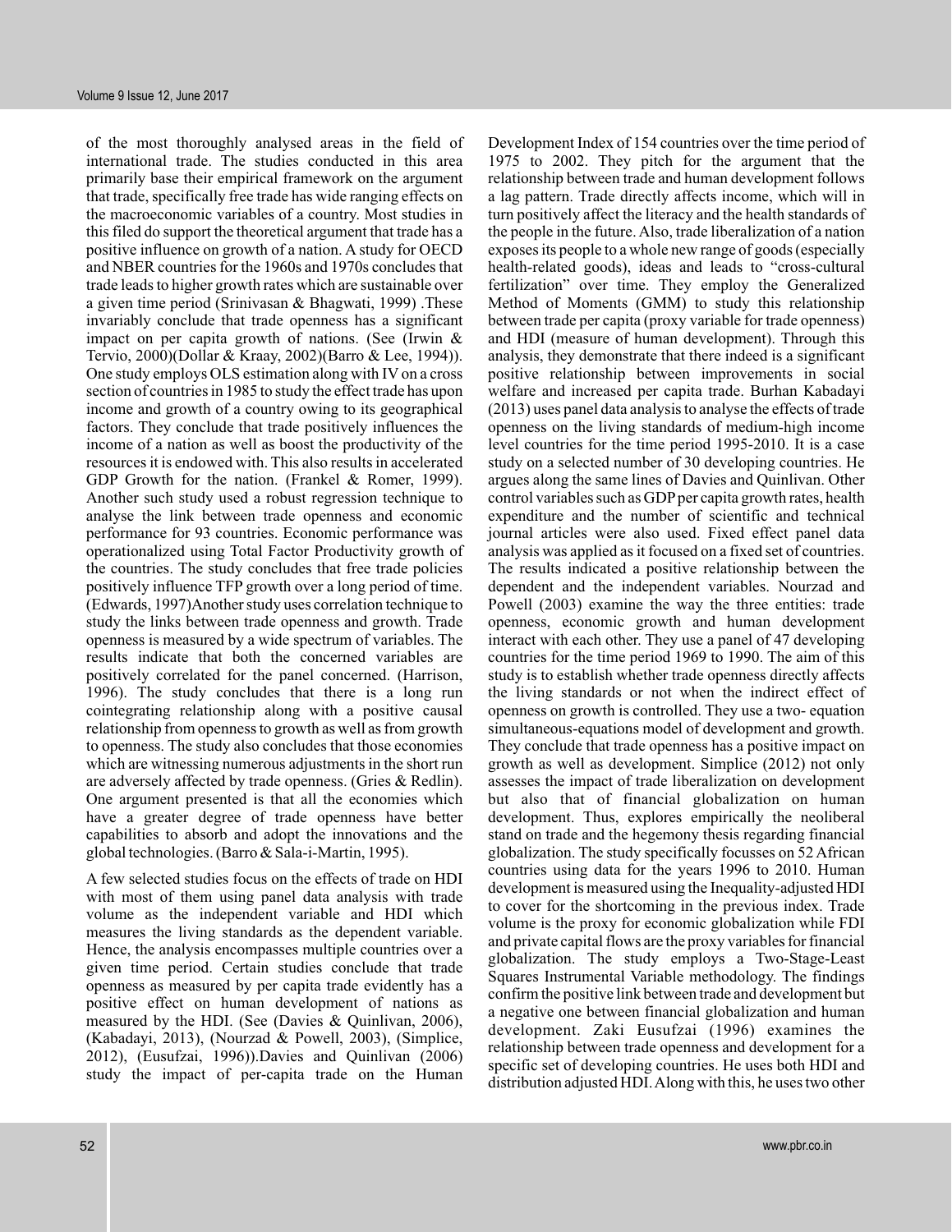variables to measure the level and improvement in human development. These are the under-five mortality rate and the proportion of population with access to potable water. His analysis involves calculation of Pearson Coefficients of Correlation between Dollar's Openness Index (DOI) and the above mentioned measures of HDI. Through the findings, the study concludes that more open countries have higher human development as indicated by higher HDI values, lower under-five mortality rate and a higher proportion of population having access to safe drinking water. A few studies draw the same above conclusions but limit this relationship only to specific channels of transmission. Trade affects human development only through income channels and it does not affect other components such as longevity, literacy level and educational attainment. ( (Hamid & Amin, 2013)(Gunduz, Hisarciklilar, & Kaya, 2009).Hamid and Amin (2013) examine the impact of trade openness on human development for all the OIC (Organization for Islamic Cooperation) countries using GMM in a panel data distributed lag model for the years 1980 to 2005 with five year increments along with annual data from 2000 to 2009. They conclude that trade has a positive effect on development for all income categories but only through the income channel. Gunduz, Hisarciklilar and Kaya (2009) conduct their study on 106 countries over the period of 1975 to 2005. The panel data consists of five yearly series. According to World Bank classifications, they categorize the countries based on their GNI. GMM procedure is applied to this panel. Their findings indicate that when the income component is removed from the HDI then trade does not affect the non-income HDI much. They also suggest that middle and high income countries benefit from trade but for the low income countries, trade does not improve human development per se.

#### **Data and methodology**

The study uses secondary data and employs a panel of 7 out of the 10 ASEAN members over the time period of 1975 to 2005. Data for HDI was not available for Brunei, Cambodia and Myanmar for that time period. The secondary data regarding trade per capita and HDI has been taken into account on a five-yearly basis for the years ranging from 1975 to 2012. Trade Per Capita data has been extracted from UN data, an internet based data service developed by the United Nations Statistics Division. HDI data has been

retrieved from the Human Development Report of 2007/2008 which is a publication of the United Nations Development Programme for the 7 countries namely, Malaysia, Singapore, Indonesia, Lao People's Democratic Republic, Thailand, Vietnam and Philippines. The panel data was analysed for a cointegrating and causal relationship using Pedroni's Panel Cointegration tests and FMOLS (Fully Modified Ordinary Least Square) estimation. The data was also checked for unit roots via Panel Unit Root tests before applying the above tests. Inferences were drawn from the test statistics and appropriate conclusions were framed on that basis. The panel consists of 7 ASEAN countries with data for the years 1995 to 2005. In order to analyse the empirical link between Trade per Capita and the HDI values for these countries, the study applies a Panel Unit Root Test and a Panel Cointegration Test. This is followed by the application of FMOLS.

#### **Test for Unit Roots**

Various analytical methods used to investigate time series data are also applied to panels such as the unit root tests and the Cointegration test. Unit root tests for time series have been a popular tool for researchers over the years for varied applications. Panel unit root tests however are relatively a new development in the field of econometrics. Contributions come from Levin, Lin and Chu in 2002; Im et al. in 2003; Harris and Tzavalis in 1999; Maddala and Wu in 1999; Choi in 2001; Hadri in 2002. Older contributions include that by Bhargava et al. in 1982; Bouhmadi and Thomas in 1991; Quah in 1994. These tests help in determining the order of integration of the variables. If the order of integration is zero i.e. I (0) then the data is said to be stationary. In other words the data is free from unit roots. This study applies the methodology suggested by Levin, Lin and Chu (Baltagi B. H., 2005)in order to test the panel data for stationarity. The LLC test assumes that all the cross sections exhibit a common or the same unit-root process. Hence, instead of advocating individual unit root tests for each cross section, they devised a single test. The null hypothesis is that there is a unit root process in each individual time series and the alternate hypothesis is that each individual time series is stationary. The null hypothesis of a unit root has been specified by them by using the Augmented Dickey Fuller (ADF) specification:

$$
\Delta y_{it} = \alpha y_{it-1} + \sum \beta_{ij} \Delta y_{it-j} + x_{it} \delta + v_{it} \quad \dots \dots \dots (1)
$$

Where  $y_{ii}$  is the pooled variable,  $x_{ii}$  represents the exogenous variables in the model such as country fixed effects and time trends of each individual country.  $v_{i}$  represents the error terms which are assumed to be disturbances which are independent of each other and are normally distributed.

vary. A simple average of the individual countries is taken to calculate the t-statistics. If the presence of a unit root is detected in the variables, then it is imperative to check if the two variables are cointegrated or not.  $\alpha$  = ρ-1 is assumed to be identical across all the crosssections. The lag order for the difference terms is allowed to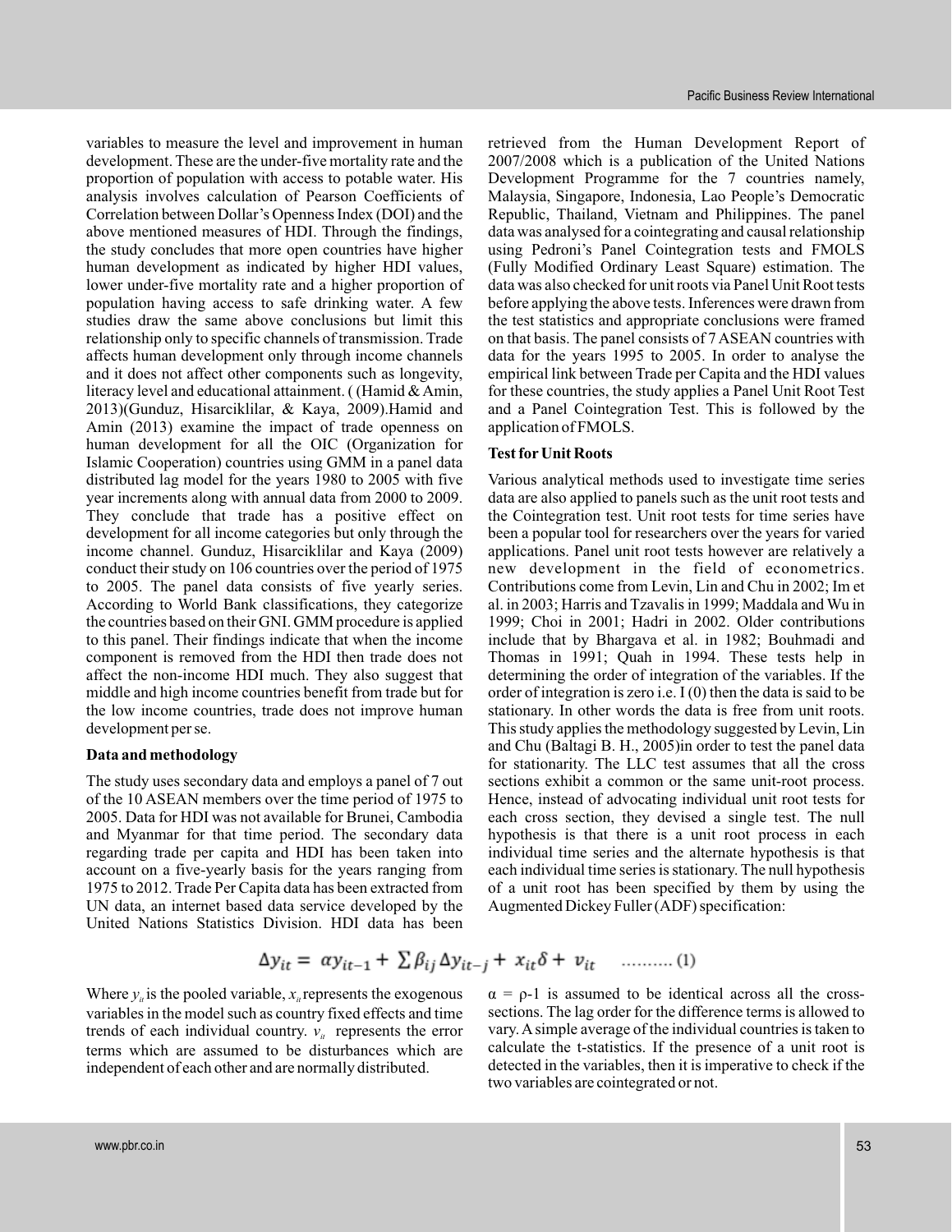Two variables are cointegrated if there is a linear combination of both the variables that yields a stationary series. Thus, if both the variables are I(1) but there is a linear relationship which is I(0), then the two variables are said to be cointegrated. The methodology used to establish cointegration in time series data can also be extended to panel data. Pedroni (1999) specified tests to check if there is a long-term relationship between the two variables or not and thus proposed various tests for hypothesis testing of cointegration in a panel data with heterogeneity. He developed seven statistics to test for panel cointegration, with 4 of them being panel statistics and 3 of them being group panel statistics. The panel cointegration statistics are based on within-dimension statistics and the group mean cointegration statistics are between-dimension based. These statistics are constructed by using the residuals derived from panel regression. This is a technique based on the two-step residual-based strategy of Engle and Granger (1987). (Pedroni, 1999)

The seven tests and the calculation of their statistics is based on the following panel regression-

$$
y_{i,t} = \! \alpha_i + \beta_1 X_{1,i,t} + \beta_2 X_{2,i,t} + \! \ldots + \beta_n X_{n,i,t} + \mu_{i,t} \ldots \! \ldots \! \ldots \! \! \ldots \! \! \! (2)
$$

 $X_{i,t}$  are the explanatory variables for 'n' cross-sections. Following this, a regression is applied on the residual terms of equation (2)-

$$
\mu_{i,t} = \rho_i \mu_{i,t-1} + \nu_{i,t} \qquad \qquad \ldots \ldots (3)
$$

Where  $\mu_{i,t}$  refers to the residuals from the panel regression in equation (2). According to this estimation, the seven statistics are calculated. These are panel-v, panel-rho, panel-PP, panel-ADF statistic. The between-dimension based are group-rho, group-PP and group-ADF statistic. For the estimation of within-dimension based or panel cointegration statistics, the null hypothesis of no cointegration is specified as-H<sub>0</sub>:  $\rho_i = 1$ , for all I. The alternate hypothesis is- H<sub>1</sub>:  $\rho_i =$ <1, for all i ρ

#### **Panel Cointegration Test Fully Modified OLS (FMOLS)**

Once cointegration has been established, the relationship is estimated by using FMOLS which was also proposed by Pedroni in 2000. The FMOLS technique is superior to the OLS technique because applying OLS on a panel will lead to biased results. Only if there is sufficient homogeneity present in the panel data, only then will the results be unbiased. FMOLS generates estimators which can control serial correlation as well as underlying problems regarding the dynamics of the panel. (Pedroni, 2000).Given the context of this study, FMOLS application is advantageous also because it allows for heterogeneity of the countryspecific fixed effects while estimating long-run relationships. As is the case with cointegration statistics, the group mean statistics are less restrictive in the case of alternative hypothesis than the panel statistics. In other words, between-dimension framework the null hypothesis is tested by a common value for all the cross-sections, but for the alternate hypothesis, this framework allows the cointegrating vectors' values to vary across groups. Pesaran and Smith conducted an investigation to compare the within-dimension and the between-dimension frameworks. They concluded that having varying values of cointegrating vectors across countries, the group mean statistics provide consistent estimates of the mean of those vectors unlike the within-dimension statistics which do not give consistent estimates. (Pesaran & Smith, 1995)The FMOLS provides estimators based on the following cointegrated panel

$$
y_{i,t} = \alpha_i + \beta x_{i,t} + \mu_{i,t} and,
$$

$$
\mathbf{x}_{i,t} = \mathbf{x}_{i,t-1} + \mathbf{v}_{i,t}
$$

In this equation,  $\alpha_i$  allows for the fixed effects specific to each country,  $\beta$  is the cointegrating vector when  $y_{i,t}$  is an I(1) process.  $\mathcal{E}_{i,t}$  is a stationary vector error process represented by  $\mathcal{E}_{i,t} = (\mu_{i,t}, v_{i,t}).$ 

Pedroni also affirms through his analysis that the group mean FMOLS estimator generated is consistent and the test statistic is an appropriate measure even for small samples (7 countries as is the case in this study).

# **Results for Unit Root Tests (Levin, Lin and Chu) and FMOLS**

| Variables  | <b>Statistic</b> | Probability |  |
|------------|------------------|-------------|--|
| HDI        | -7.76707         | 0.0000      |  |
| <b>TPC</b> | $-8.52745$       | 0.0000      |  |

(Generated by using Eviews 8.0 with automatic selection of maximum lags)

The LLC test failed to reject the null hypothesis (which indicates presence of a unit root) for both the variables HDI and TPC in their level form, but rejected the null hypothesis in their first difference form, as seen by the above figures. This shows that both the variables HDI and TPC are first difference integrated processes or I(1) processes. Thus, this shows that the data is non-stationary and application of OLS would result in unbiased and inconsistent results. Thus, to check for a long run relationship between the two variables, panel co-integration methodology is employed.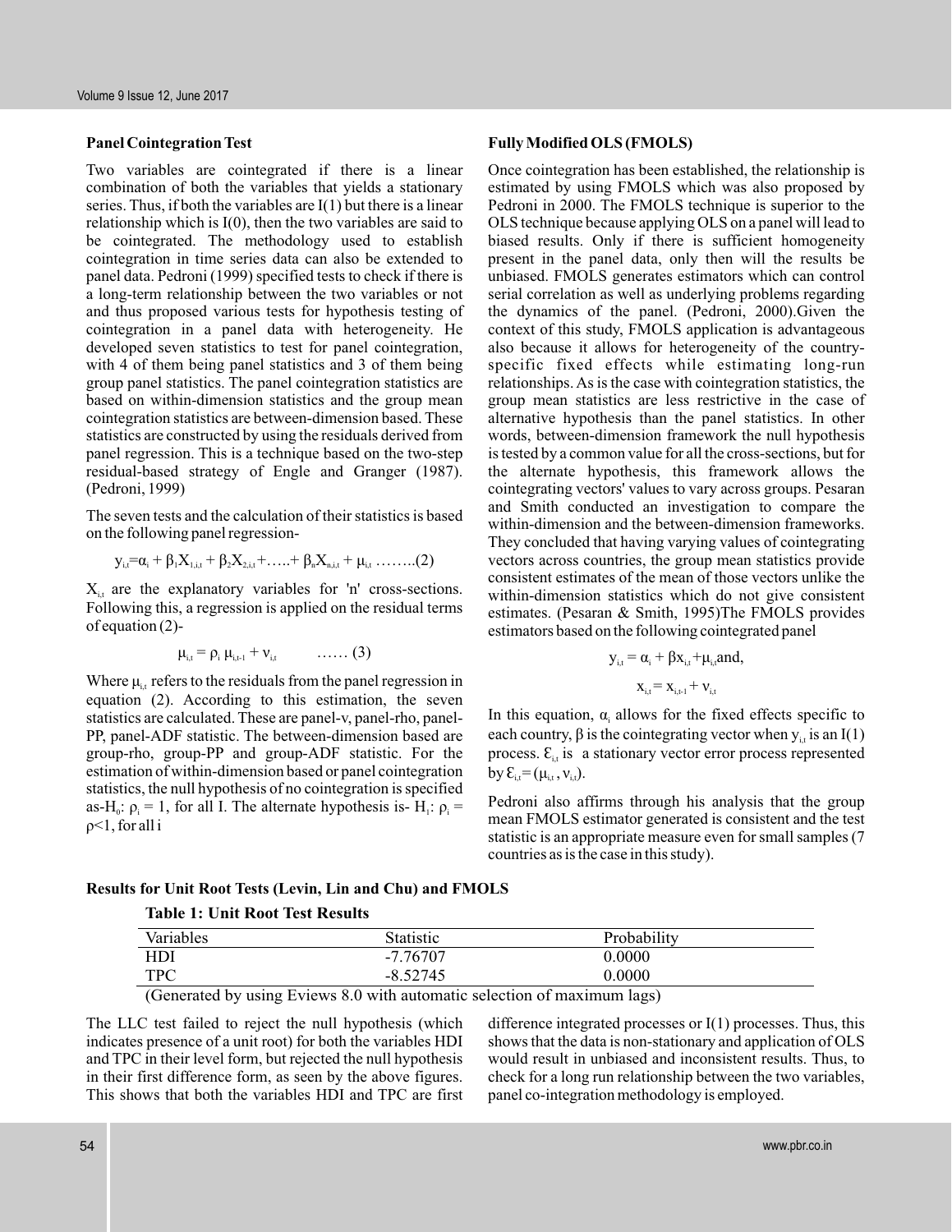|                     | Within-Dimension (Panel) |             | Between-Dimension (Group) |             |
|---------------------|--------------------------|-------------|---------------------------|-------------|
|                     | Statistic                | Probability | Statistic                 | Probability |
| V Statistic         | 1.47145                  | 0.0706      |                           |             |
| <b>PP</b> Statistic | $-6.2512$                | $\theta$    | $-6.7532$                 | $\theta$    |
| ADF<br>Statistic    | $-4.9656$                | 0           | $-4.8806$                 | 0           |

# **Table 2: Panel Cointegration Results**

(Generated by using Eviews 8.0)

As seen above, the null is rejected for all the three statistics which are v, PP and ADF in both the frameworks- within dimension as well as between-dimension. Rejection of the null in the panel case (as seen from the 3 statistics) signifies that HDI and TPC are cointegrated for all the 7 ASEAN countries. Rejection of the null in the group mean or the between-dimension framework (as depicted by the values of group PP and group ADF statistics) indicates that HDI and TPC are cointegrated for at least one of the 7 ASEAN countries included. These results imply that there is a longrun relationship between Trade Per Capita and the values of Human Development Index for all the 7 ASEAN nations, namely, Malaysia, Singapore, Indonesia, Lao PDR, Thailand, Vietnam and Philippines. The same is also true for the group mean of these 7 nations. This shows that as trade

| liberalization increases, as depicted by the increasing             |
|---------------------------------------------------------------------|
| volumes of trade per capita, is cointegrated with the               |
| increases in human development. The more a country                  |
| increases its trading intensity, the greater is the increase in its |
| income levels, the greater is the influx of innovative              |
| technologies, transfer of superior human skills, boosting its       |
| productive efficiency, more availability of new goods.              |
| Regions invest more in education and training of human              |
| capital as the economy is opened up to the world. Also, trade       |
| liberalization is cointegrated with human development               |
| because the influx of new cheaper goods allows the citizens         |
| to easily access utilities especially in the education and the      |
| health sector. This, in turn, depicts that there is a long-run      |
| relationship between trade and human development.                   |

| Variable   | t-Statistic | Probability |
|------------|-------------|-------------|
| <b>TPC</b> | 2.426067    | 0.0207      |

For the given panel of 7 countries, FMOLS results signify that Trade Per Capita significantly influences HDI of these countries, as seen from the above value of t-statistic. This is a follow-up of the Panel Cointegration analysis. The above results indicate that Trade Per Capita in the ASEAN region significantly influences its levels of human development. The above described channels again come into play to facilitate the link between trade regimes and human development. Although HDI values of a region may be affected by other factors, yet Trade Per Capita is also one of the major factors influencing its values.

# **Summary and Conclusions**

The study was an encapsulation of two methods for analysing the links between trade openness and human development in 7ASEAN nations. The Panel Co-integration was applied to analyse whether there is a long-run cointegrating relationship between trade and human development or not. The results indicate that there indeed is one. This is a significant inference, especially for the case of ASEAN which is a hub of numerous FTAs. A region which is accelerating its efforts to make trade free at an increasing

pace, needs to look into the implications they would have on the levels of human development. After all, the people and their prosperity is the real wealth of a nation. ASEAN needs to frame policies which minimize the harmful effects of free trade policies and tap at the most beneficial elements of free trade in order to ensure all- round development in the region. The more a country increases its trading intensity, the greater is the increase in its income levels, the greater is the influx of innovative technologies, transfer of superior human skills, boosting its productive efficiency, more availability of new goods. The recent ASEAN Economic Community 2015 forum in Cebu also stressed upon the need to look into inclusive development as the way forward for ASEAN integration if benefits are to be ensured for all. Thus ASEAN cannot ignore the implications its free trade regime will have on the people of the region.

# **Reference**

Afonso, O. (2001, May). Ideas: FEP Working Papers. Retrieved from IDEAS: Economics and Finance Research-RePEc: http://www.fep.up.pt/ investigacao/workingpapers/wp106.pdf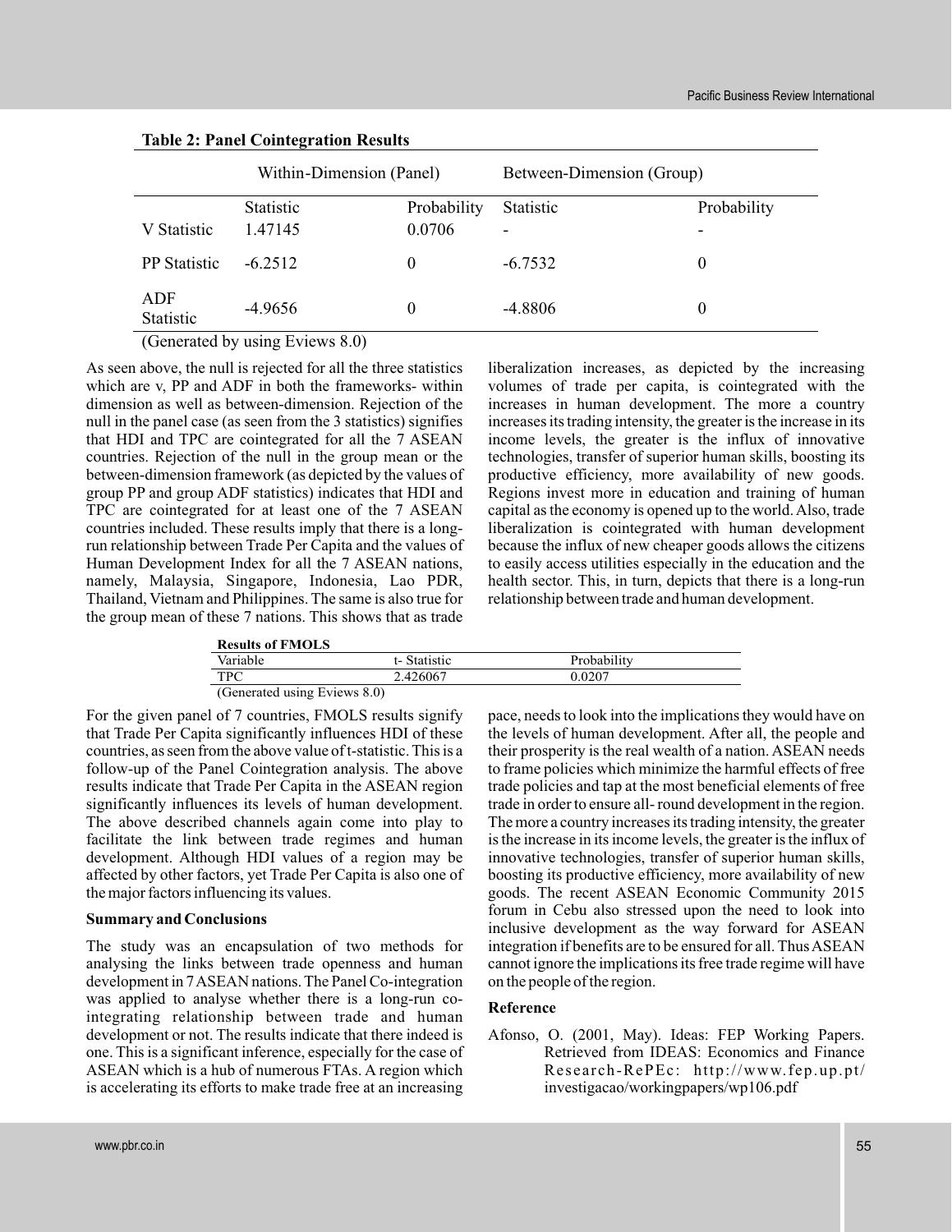- ASEAN Secratariat. (2011, February 1). Resources: ASEAN. Retrieved from ASEAN Web site: http://www.asean.org/resources/item/aseaneconomic-community-factbook-2
- ASEAN Secratariat. (2012). ASEAN Publications. Retrieved from ASEAN Web site: http://www. asean.org/resources/item/asean-economiccommunity-chartbook-2012?category\_id=382
- ASEAN Secratariat. (2012). Macroeconomic Indicators: ASEAN. Retrieved from ASEAN Web site: http://www.asean.org/component/zoo/item/macro economic-indicators
- ASEAN Secratariat. (2012). Statistics: ASEAN. Retrieved from ASEAN: http://www.miti.gov.my/cms /documentstorage/com.tms.cms.document.Docu ment\_a6d0d796-c0a81573-26b77801-cda8bcf8 /AEC%20Chartbook%202012.pdf
- Baltagi, B. (2005). Econometric analysis of panel data. John Wiley and Sons Ltd.
- Baltagi, B. H. (2005). Econometric Analysis of Panel Data. JohnWiley and Sons Ltd.
- Banik,N.(2009).WorkingPapers:OECD. Retrieved from OECD: http://www.oecd.org/site/progresskorea /43586058.pdf
- Barro, R. J., & Lee, J.-W. (1994). Sources of economic growth. Carnegie-Rochester Conference Series on Public Policy, 1-46.
- Barro, R., & Sala-i-Martin, X. (1995). Trade and GDP Growth in Morocco: Short run or Long Run Causality? Brazillian Journal of Business and Economics, 14-21.
- Davies, A., & Quinlivan, G. (2006). A panel data analysis of the imapct of trade on human development. The Journal of Socio Economics, 868-876.
- Dollar, D., & Kraay, A. (2002). Growth is good for the poor. Journal of Economic Growth, 195-225.
- Edwards, S. (1997, March). Working Papers and Publications: National Bureau of Economic Research. Retrieved from National Bureau of Economic Research: www.nber.org/papers/w5978
- Emmanuel, A. (1972). Unequal Exchange: A study of the imperialism of trade New York . New York: Monthly Review Express.
- Eusufzai, Z. (1996). Openness, Economic Growth and Developemt: Some further results. Economic Development and Cultural Change, 333-338.
- Frankel, J. A., & Romer, D. (1999, June). Documents: Econometrics Laboratory Software Archive.

Retrieved from Econometrics Laboratory Software Archive: elsa.berkeley.edu/~dromer/papers /AER\_June99.pdf

- Gries, T., & Redlin, M. (n.d.). Working Papers. Retrieved from University of Washington: http://faculty. washington.edu/karyiu/confer/sea12/papers/SG12 -112%20Redlin.pdf
- Gunduz, U., Hisarciklilar, M., & Kaya, T. (2009). The impact of trade on social development. World Academy of Science, Engineering and Technology, 1417-1420.
- Hamid, Z., & Amin, R. M. (2013, November). Publications:IRTI. Retrieved from Islamic Research and Training Institute:http://www. irti.org/irj/go/km/docs/documents/IDBDevelopm ents/Internet/English/IRTI/CM/downloads/IES\_A rticles/Vol\_21\_No\_2/Trade\_and\_Human\_Develo pment in OIC Countries P55-70.pdf
- Hansakul, S. (2013). ASEAN Economic Community: A potential game changer for ASEAN countries. Deutsche Bank.
- Harrison, A. (1996). Openness and Growth: A time series, cross-country analysis for developing countries. Journal of Development Economics, 419-447. Retrieved from http://www.sciencedirect.com /science/article/B6VBV-43PRB56-8/2/bd6688d8 d6850c75a6f32dd1d985be99
- Irwin, D., & Tervio, M. (2000). Does trade raise income? Evidence from the 20th century. Journal of International Economics, 1-18.
- Kabadayi, B. (2013). Human Development and Trade Openness: A Case Study on Developing Countries. Advances in Management and Applied Economics, 193-199.
- Mustafa, G., Rizov, M., & Kernohan, D. (n.d.). Conference Maker: EditorialExpress. Retrieved from EditorialExpress Website: https://editorialexpress. com/cgi-bin/conference/download.cgi?db\_name  $=$ GPEN2013&paper id=52
- Nourzad, F., & Powell, J. J. (2003). Openness, Growth, and Development: Evidence from a panel of developing countries. Scientific Journal of Administrative Development, 72-94.
- Pedroni, P. (1999). Critical values for cointegration tests in heterogeneous panels with multiple regressors. Oxford Bulletin of Economics and Statistics , 653- 678.
- Pedroni, P. (2000). Fully modified OLS for heterogeneous cointegrated panels. Advances in Econometrics, 93-130.